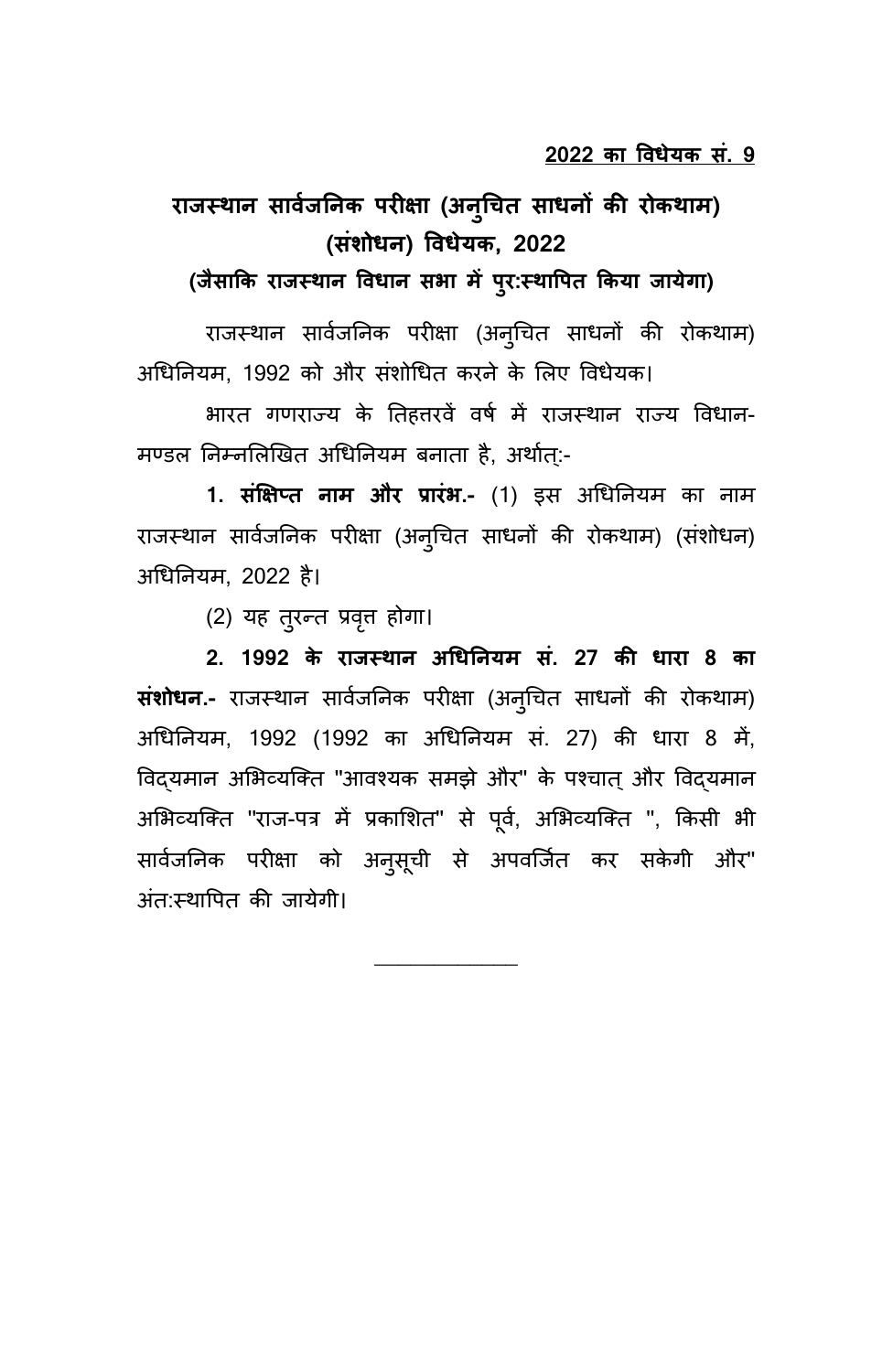### उददेश्यों और कारणों का कथ**न**

राज्य सरकार ने सार्वजनिक परीक्षाओं में अन्चित साधनों के उपयोग पर नियंत्रण के लिए राजस्थान सार्वजनिक परीक्षा (अन्चित साधनों की रोकथाम) अधिनियम, 1992 अधिनियमित किया था।

पूर्वोक्त अधिनियम की विदयमान धारा 8 यह उपबंधित करती है कि राज्य सरकार ऐसी किसी भी सार्वजनिक परीक्षा को अन्**स्**ची में राम्मिलित कर सकेगी, जिसके संबंध में वह इस अधिनियम के उपबंधों को लागू करना आवश्यक समझे। किन्त् उक्त अधिनियम की अनुसूची से किसी भी सार्वजनिक परीक्षा के अपवर्जन के लिए कोई उपबंध नहीं है।

यह समीचीन समझा गया है कि यदि राज्य सरकार का यह विचार है कि किसी सार्वजनिक परीक्षा को नयी अधिनियमिति दवारा शासित किया जाये तो राज्य सरकार के पास उक्त अधिनियम की अनुसूची से किसी सार्वजनिक परीक्षा को अपवर्जित करने की शक्ति भी होनी चाहिए।

1992 के अधिनियम में संशोधन के प्रस्ताव के साथ राज्य सरकार, राज्य सरकार के अधीन किसी पद पर भर्ती के प्रयोजन के लिए संचालित सार्वजनिक परीक्षाओं में प्रश्नपत्रों के प्रकटन और अन्चित साधनों के उपयोग के अपराधों की रोकथाम और नियंत्रण के लिए प्रभावी अध्युपायों का उपबंध करने के लिए एक नया विधेयक ला रही है।

तदन्सार, अधिनियम की विद्यमान धारा 8 यथोचित रूप से संशोधित की जानी प्रस्तावित है।

> यह विधेयक पूर्वोक्त उद्देश्य की प्राप्ति के लिए ईप्सित है। अत: विधेयक प्रस्तुत है।

> > राजेंद्र सिंह यादव, प्रभारी मंत्री।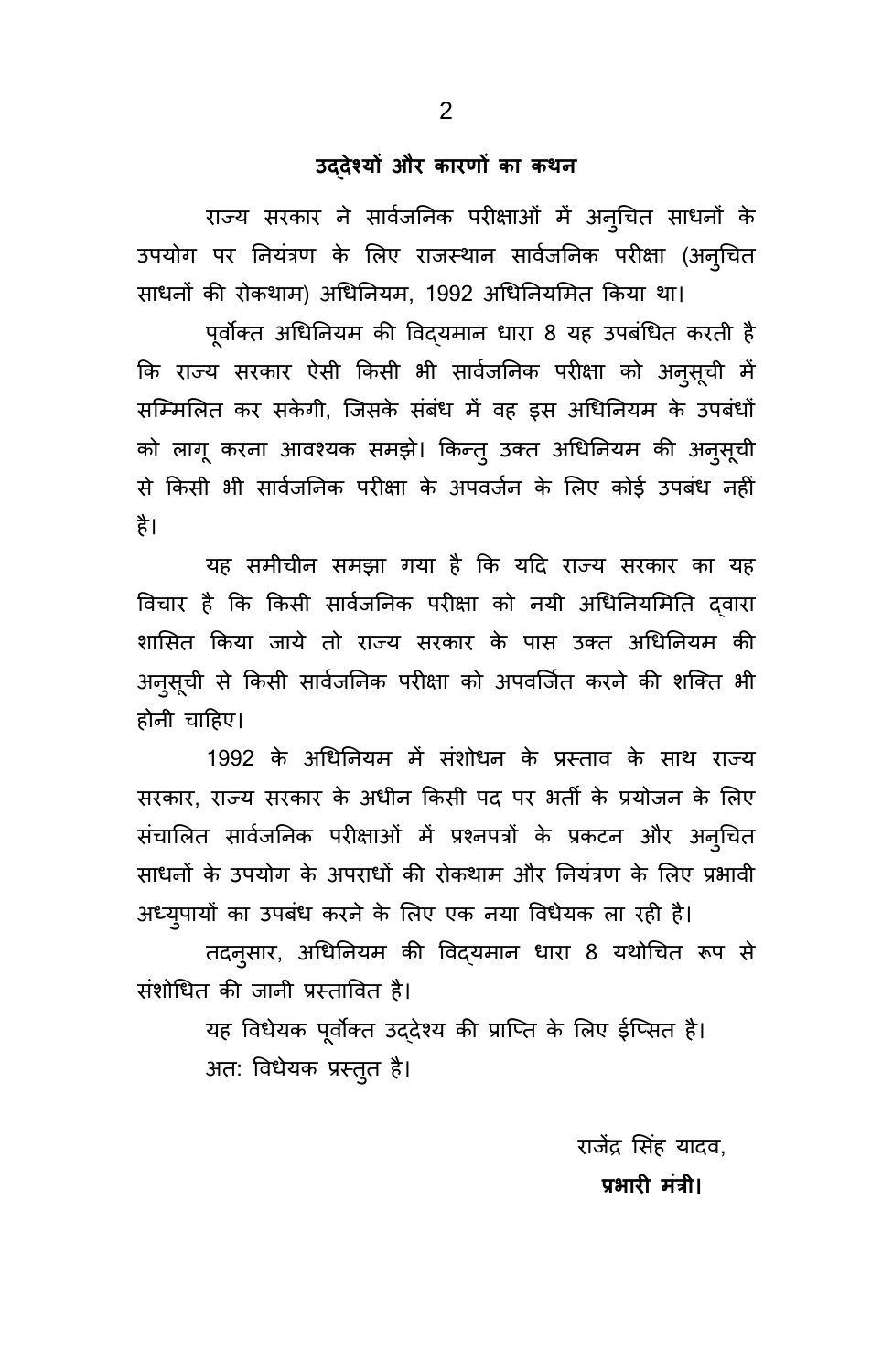**राजस् थान स सािजन कन सक ीर्षा ा नुन सति स साधन सक कर रथकथा ुतधकन सय** 

1992 (1992 का अधिनियम सं. 27) से लिये गये उद्**धरण** 

**XX XX XX XX XX क. ुन ससि ू ी कथ सशं थतधस करन से कर शक्तस.-** राज् य ररपार, राज- पत्र में अधिसूचना द्वारा, ऐसी किसी भी अन्य सार्वजनिक परीक्षा को अनुसूची में सम्मिलित कर सकेगी जिसके संबंध में वह इस अधिनियम के उपबन्धों को लागू करना आवश्यक समझे और राज-पत्र में प्रकाशित होने पर अनुसूची तद्नुसार संशोधित की गयी समझी जायेगी। **XX XX XX XX XX**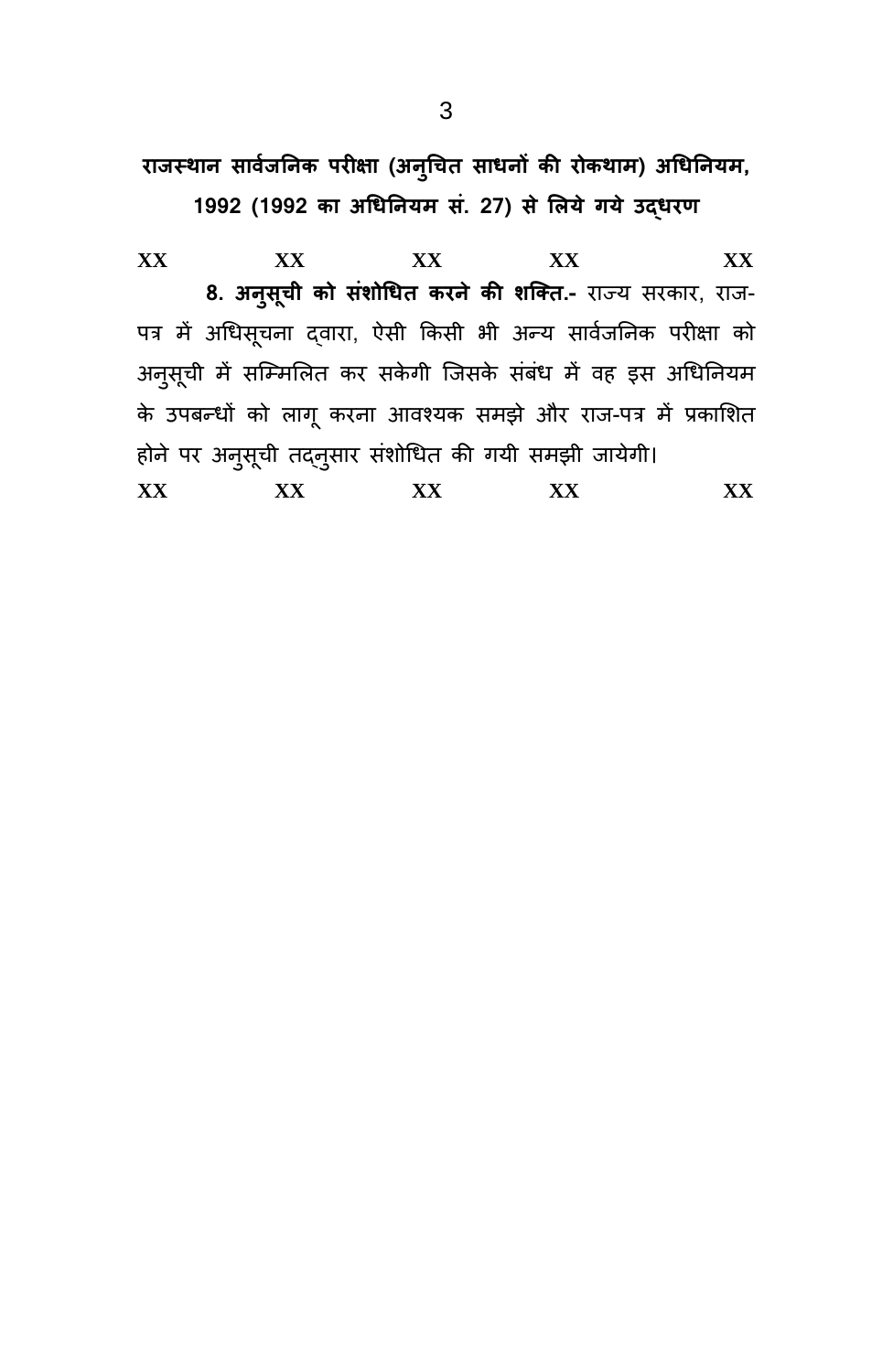## (Authorised English Translation) **THE RAJASTHAN PUBLIC EXAMINATION (PREVENTION OF UNFAIRMEANS) (AMENDMENT) BILL, 2022**

(To be introduced in the Rajasthan Legislative Assembly)

*A* 

#### *Bill*

*further to amend the Rajasthan Public Examination (Prevention of Unfairmeans) Act, 1992 .* 

Be it enacted by the Rajasthan State Legislature in the Seventy-third Year of the Republic of India, as follows: -

**1. Short title and commencement.**- (l) This Act may be called the Rajasthan Public Examination (Prevention of Unfairmeans) (Amendment) Act, 2022.

(2) It shall come into force at once.

**2. Amendment of section 8, Rajasthan Act No. 27 of 1992.–** In section 8 of the Rajasthan Public Examination (Prevention of Unfairmeans) Act, 1992 (Act No. 27 of 1992), after the existing expression "this Act and" and before the existing expression "upon the publication", the expression ",exclude from the Schedule any public examination and" shall be inserted.

\_\_\_\_\_\_\_\_\_\_\_\_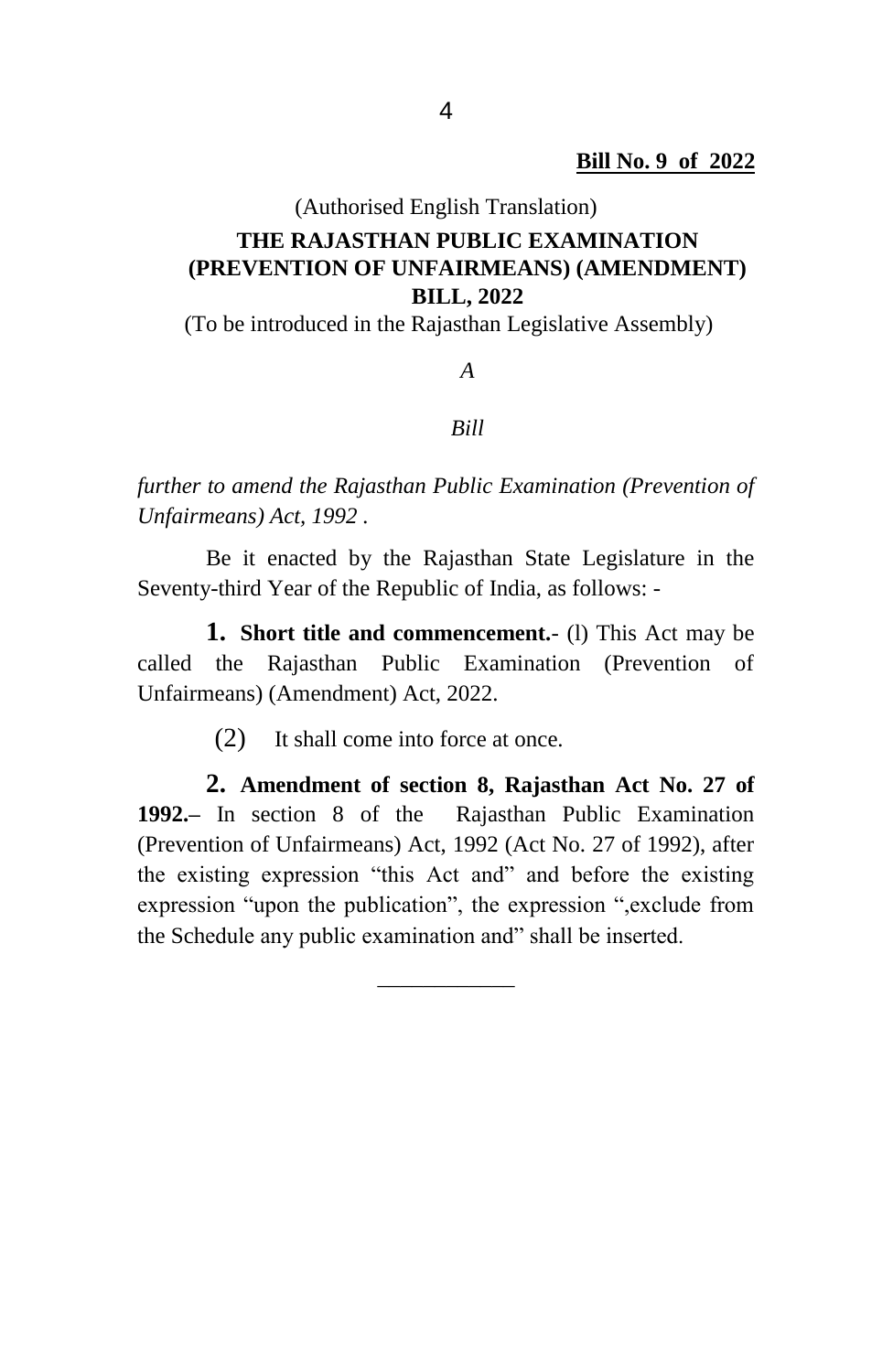#### **STATEMENT OF OBJECTS AND REASONS**

The State Government enacted the Rajasthan Public Examination (Prevention of Unfairmeans) Act, 1992 to curb the use of unfair means in the public examinations.

Existing section 8 of the aforesaid Act provides that the State Government may include in the Schedule any public examination in respect of which it considers necessary to apply the provisions of this Act. But there is no provision for exclusion of any public examination from the Schedule to the said Act.

It has been considered expedient that the State Government should also have power to exclude any public examination from the Schedule to the said Act if it considers any public examination to be governed by a new enactment.

Along with the proposal of amendment in the Act of 1992 the State Government is also bringing a new Bill to provide for effective measures to prevent and curb the offences of leakage of question papers and use of unfair means at public examinations conducted for the purpose of recruitment to any post under the State Government.

Accordingly, the existing section 8 of the Act is proposed to be amended suitably.

The Bill seeks to achieve the aforesaid objective.

Hence the Bill.

राजेंद्र सिंह यादव, **Minister Incharge.**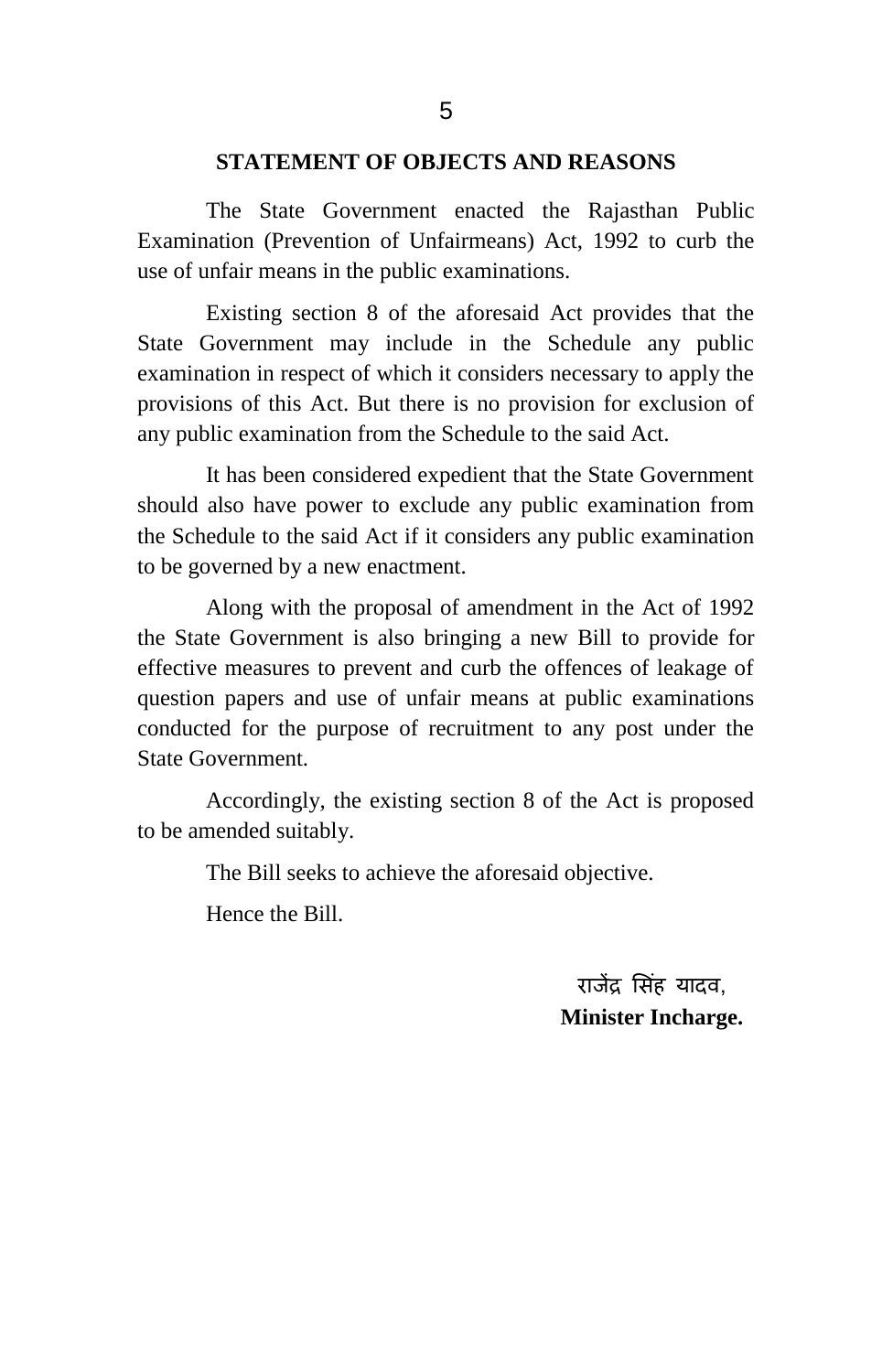### **EXTRACTS TAKEN FROM THE RAJASTHAN PUBLIC EXAMINATION (PREVENTION OF UNFAIRMEANS) ACT, 1992**

#### **(Act No. 27 of 1992)**

XX XX XX XX XX **8. Power to amend Schedule.-** The State Government may, by notification in the Official Gazette, include in the Schedule any other public examination in respect of which it considers necessary to apply the provisions of this Act and upon the publication in the Official Gazette the Schedule shall be deemed to have been amended accordingly.

XX XX XX XX XX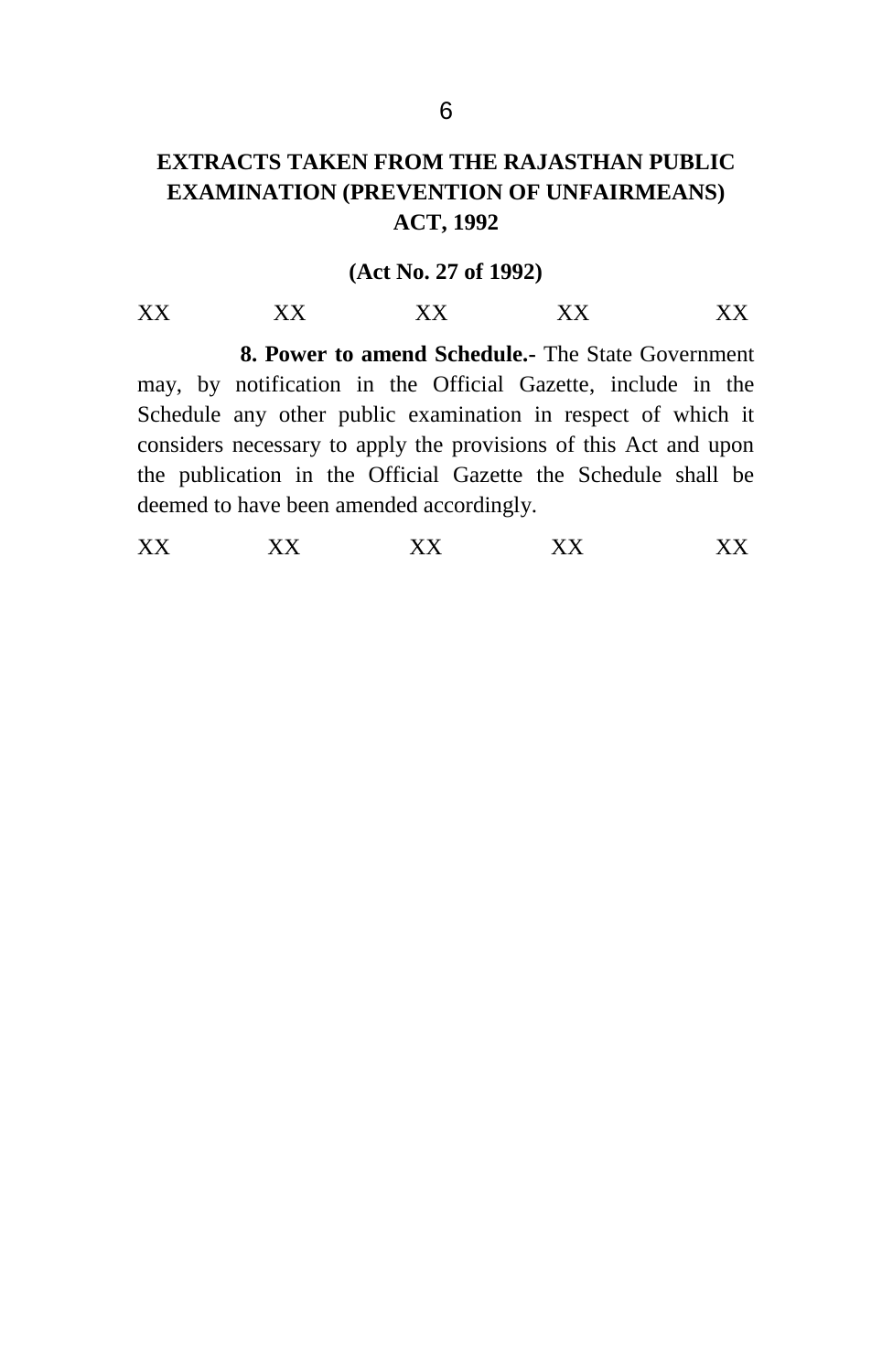**Bill No. 9 of 2022**

### **THE RAJASTHAN PUBLIC EXAMINATION (PREVENTION OF UNFAIRMEANS) (AMENDMENT) BILL, 2022**

**(To be introduced in the Rajasthan Legislative Assembly)**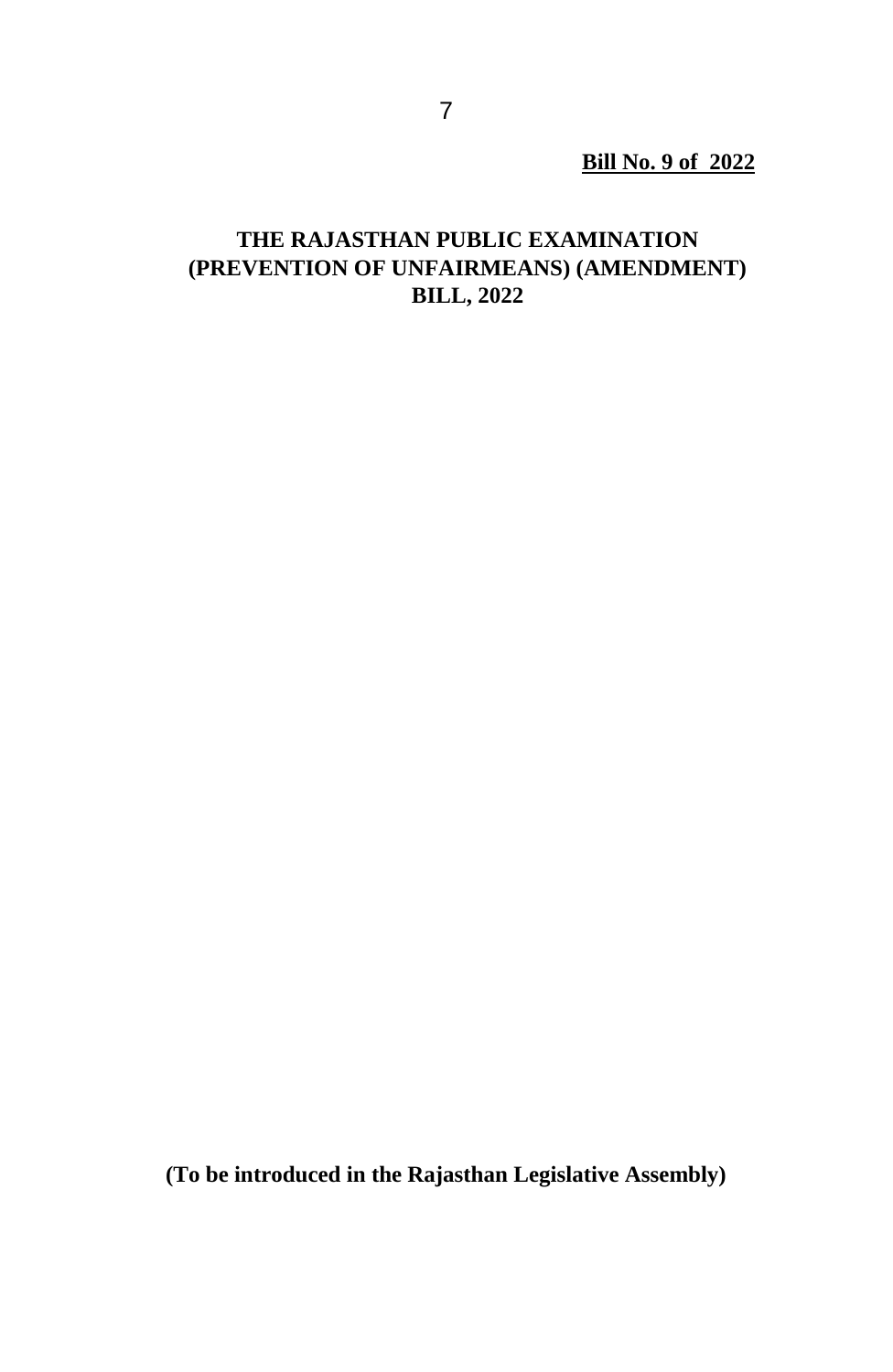## **RAJASTHAN LEGISLATIVE ASSEMBLY**

*A Bill*

*further to amend the Rajasthan Public Examination (Prevention of Unfairmeans) Act, 1992 .* 

(To be introduced in the Rajasthan Legislative Assembly)

 $\overline{\phantom{a}}$ 

\_\_\_\_\_\_\_\_\_\_

MAHAVEER PRASAD SHARMA,  **Secretary.**

(Rajendra Singh Yadav, **Minister-Incharge**)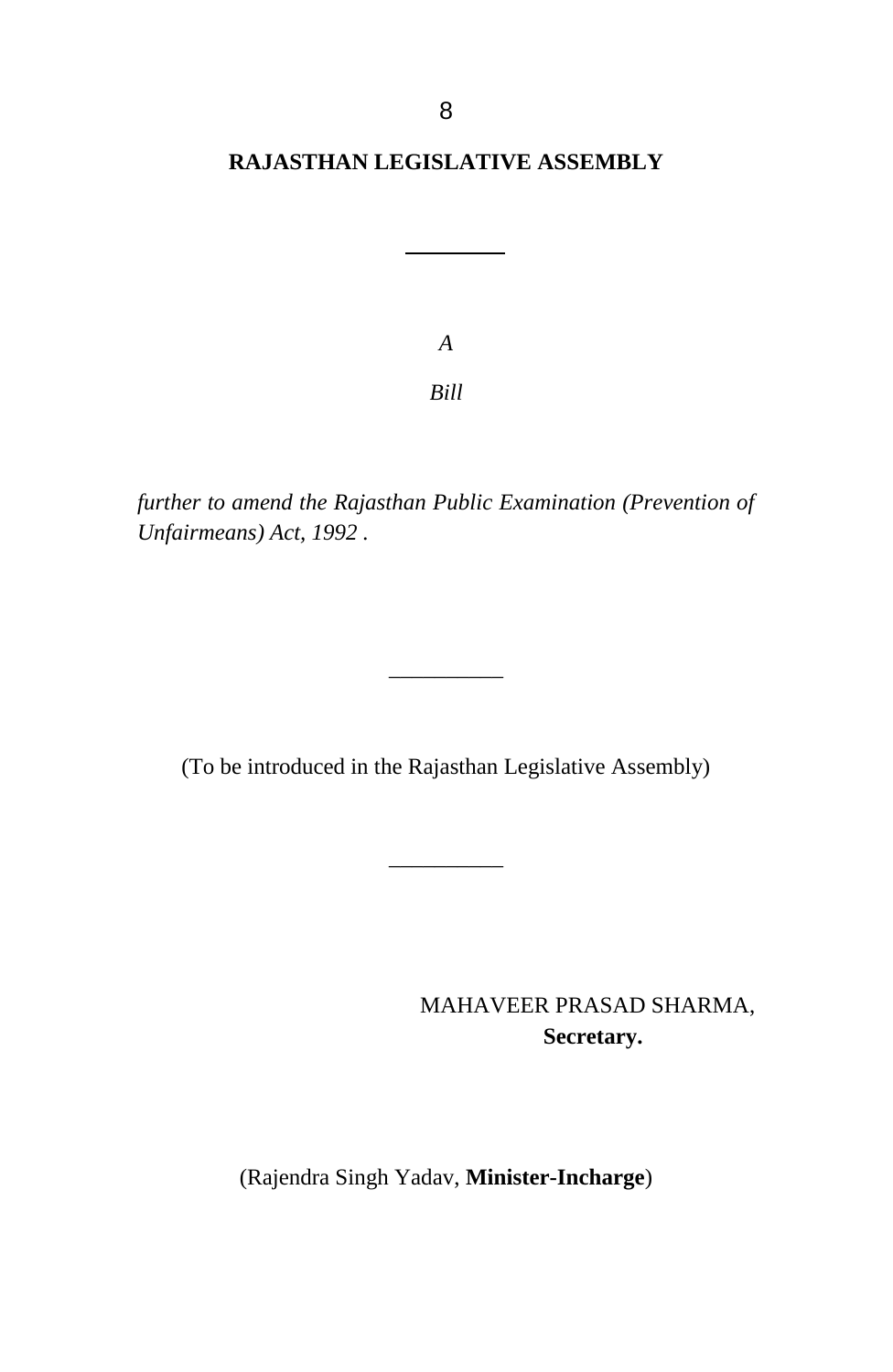**2022 का विधेयक सं. 9** 

**राजस् थान स सािजन कन सक ीर्षा ा नुन सित स साधन सक कर रथकथा नसंशथधन स विधेयक, 2022**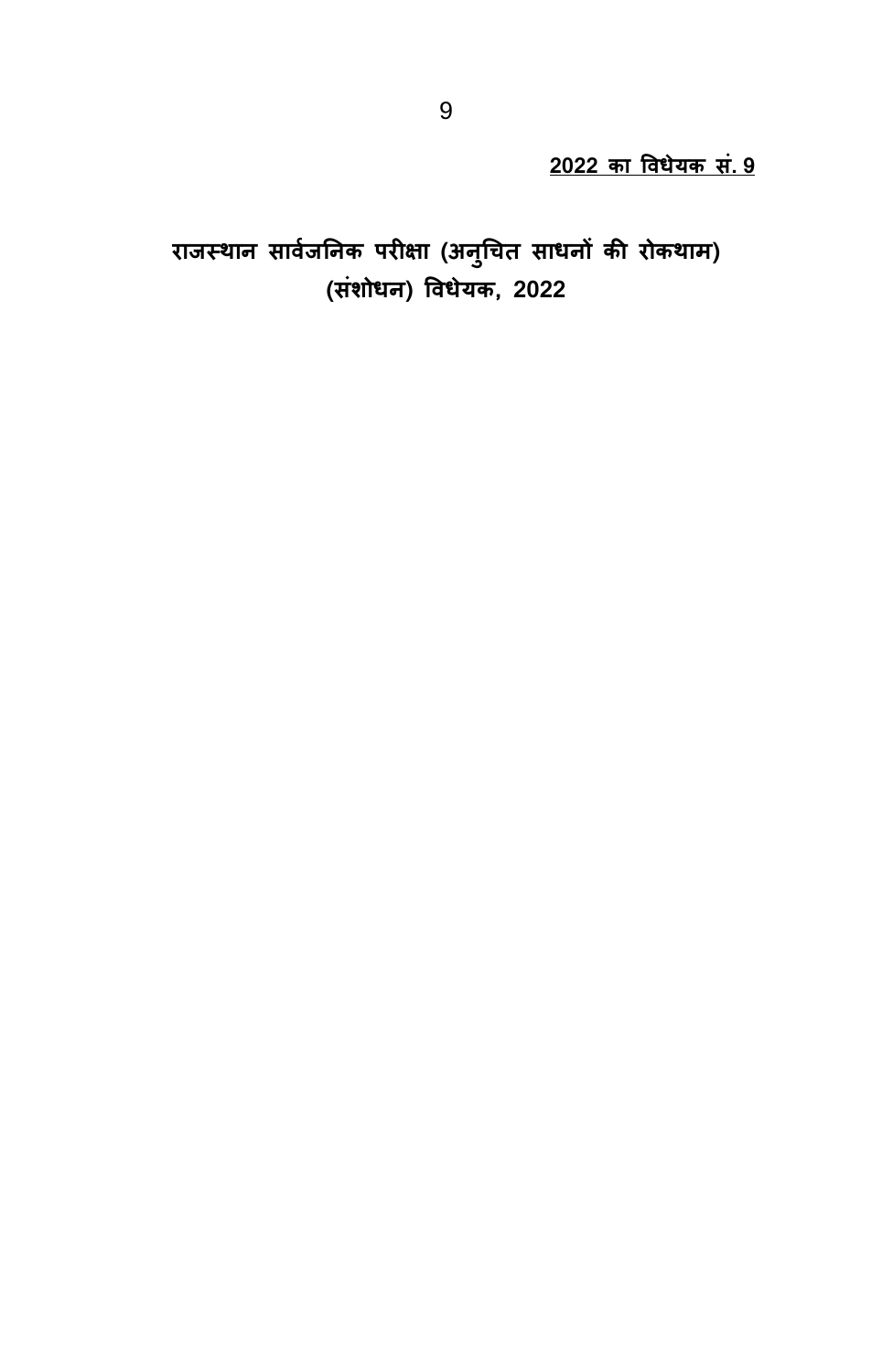(जैसाकि राजस्थान विधान सभा में पुरःस्थापित किया जायेगा)

**राजस् थान स विधान स स ा**

राजस्थान सार्वजनिक परीक्षा (अनुचित साधनों की रोकथाम) अधिनियम, 1992 को और संशोधित करने के लिए विधेयक।

**(जैसाकक राजस् थान स विधान स स ा पीरिःस्थावीस ककया जाये ा)**

महावीर प्रसाद शर्मा, सचिव।